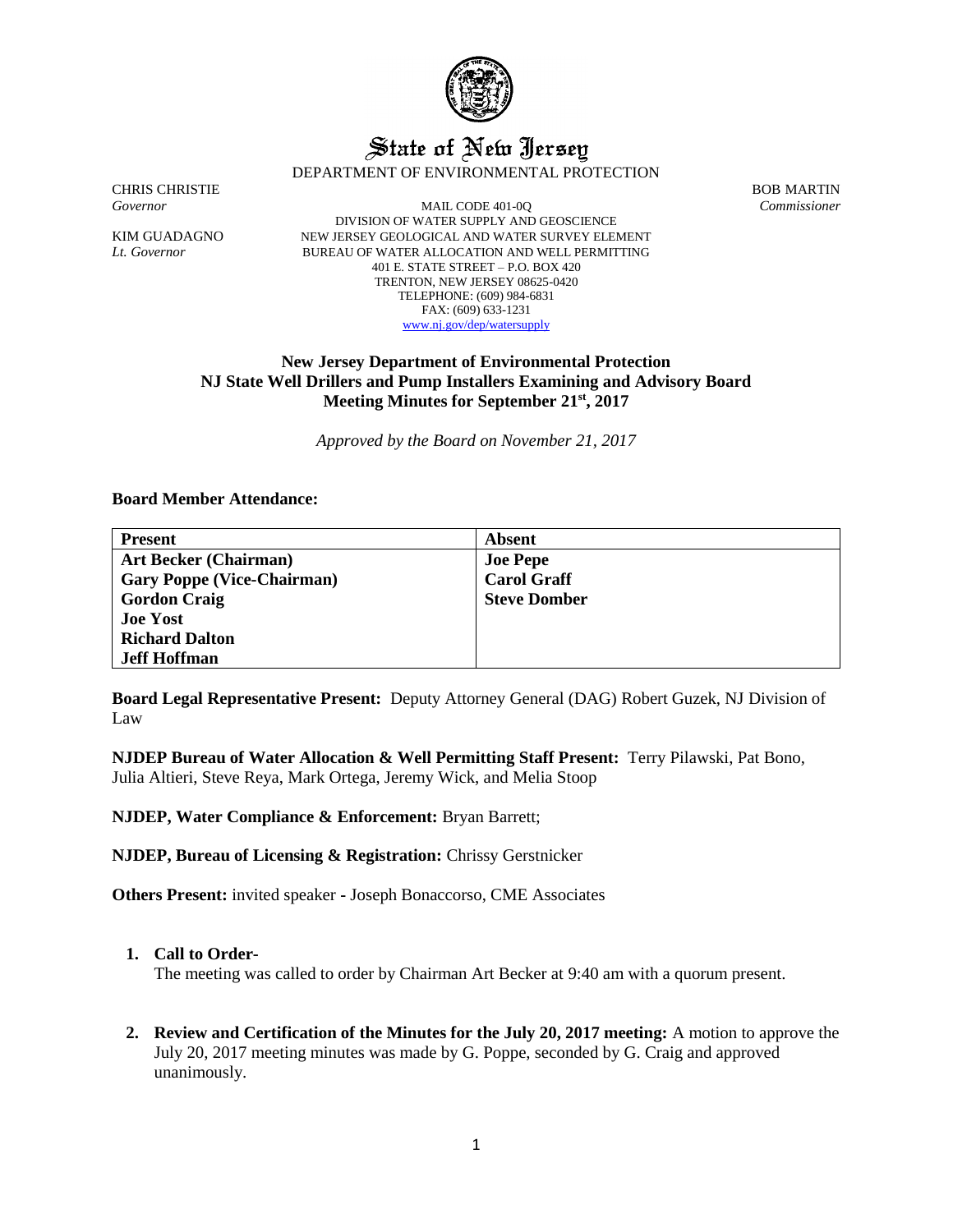## **3. Review and Certification of Well Driller and Pump Installer Exam Applicants to sit for the October 4, 2017 Exams –**

**Master**– There were no applicants for the Master Well Driller Exam. **Journeyman-** A motion to approve three (3) listed license exam applicants was made by J. Yost, seconded by R. Dalton and approved unanimously.

**Journeyman B-** A motion to approve one (1) listed license exam applicant was made by J. Hoffman, seconded by G. Poppe and approved unanimously.

**Monitoring**– A motion to approve sixteen (16) listed license exam applicants was made by G. Craig, seconded by G. Poppe and approved unanimously.

**Soil Borer**– A motion to approve two (2) listed license exam applicants was made by J. Hoffman, seconded by J. Yost and approved unanimously.

**Pump Installer** – A motion to approve six (6) listed exam applicants was made by G. Poppe, seconded by G. Craig, and approved unanimously.

Bureau staff provide an update on the concerns raised previously regarding an application submitted by Bryan M. Giles' to sit for the pump installer license exam. The question is whether the home school diploma submitted by Mr. Giles meets the application requirement prescribed in N.J.A.C. 7:9D-1 which require an applicant to provide evidence of a high school diploma or GED. In addition to the application, a letter was received from the Home School Legal Defense Association in which the representative noted that they have "an active litigation team" in their office working to improve homeschool policies and that the applicant is in good standing with their organization.

At the request the Board members, Bureau staff made attempts to obtain formal clarification regarding the state's interpretation of home school diplomas in this regard. P. Bono summarized phone conversations which she and S. Reya had with the NJ Department of Education, NJ Civil Service Commission and the Ocean County Vocational Technical School which Mr. Giles attended. The result of these calls was that there is no conclusive written statement or NJ policy which answers the question as to how the Board should interpret the submitted diploma. The Board's legal advisor, R. Guzek, pointed out that the laws on this topic are ambiguous and cautioned against denying the applicant without clarification. Both Board members and the supporting Bureau staff pointed out that the Board has been advised in the past to not permit any applicant who cannot meet the requirements as stated to sit for the exam and that doing so would open up the Board to possible law suits by those who have been denied the opportunity. For example, in 2016 an applicant who attended school in another country and was unable to obtain his diploma since his school no longer exists was denied approval to take the exam upon the advice of the Board's legal advisor at that time. The Board and the Bureau will continue to seek further clarification on this issue before a final determination is made. It was noted that the proposed amendments to well rules at N.J.A.C. 7:9D, will eliminate the requirement to demonstrate academic proof.

## **A motion was made by G. Craig requesting that a letter should be sent to the applicant to inform him that his application is still pending and under review until further clarification is received and the Board will follow-up with him with additional notification if/when he is approved to sit for the exam. The motion was seconded by G. Poppe and approved unanimously.**

Bureau staff will draft a letter notifying the applicant of the Board's current concerns, send it to the Board's legal advisor for comment prior to sending the draft to the Board's chair, A. Becker.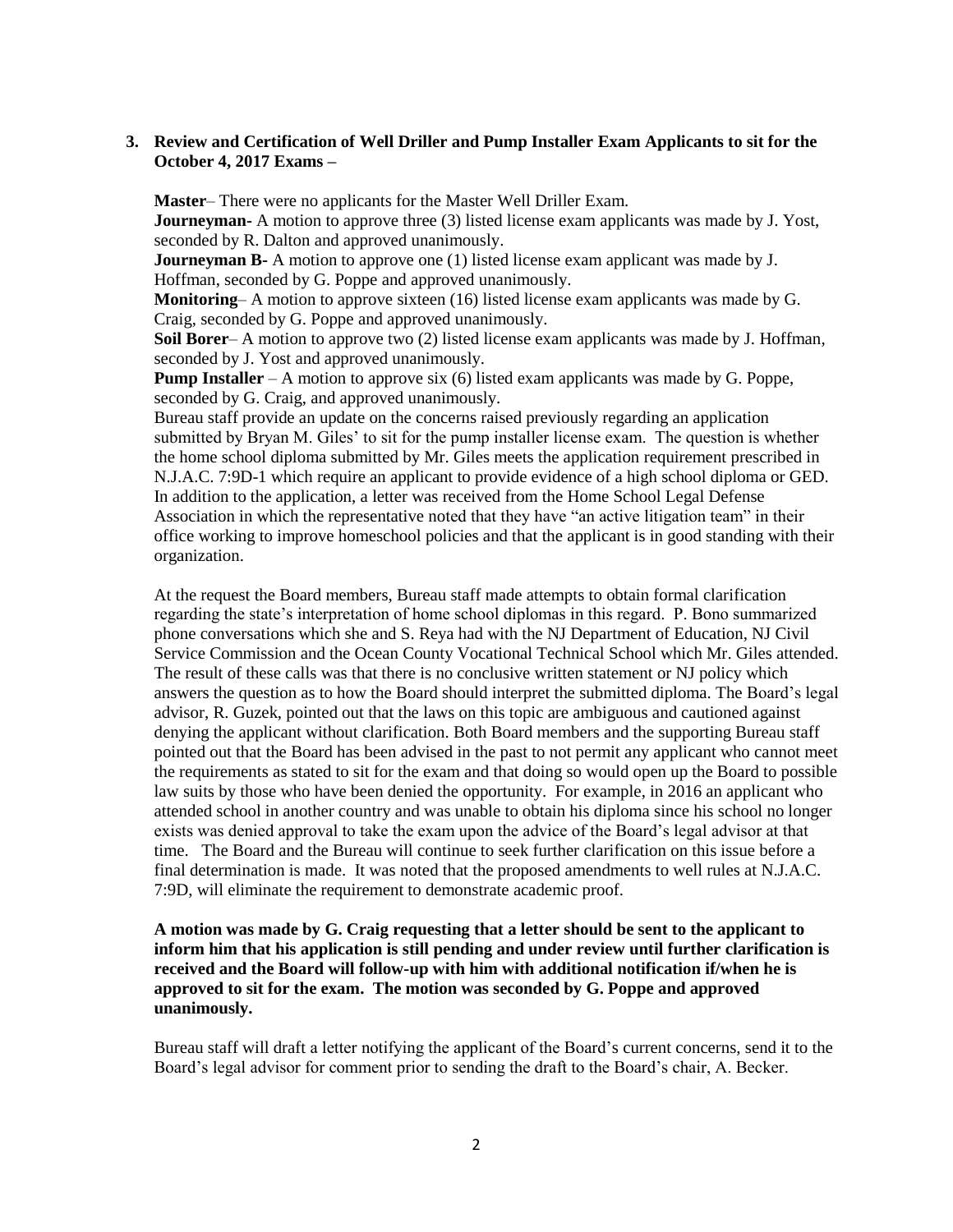**4. Presentation by Mr. Joe Bonaccorso: Continuing Education Credit program for NJ Licensed Water & Wastewater Operators Under N.J.S.A. 58:10A-14.6 –**

In anticipation of the implementation of a new continuing education program for NJ well driller and pump installer licenses, Chairman Becker had invited Mr. Bonaccorso to present an overview of the continuing education program for the NJ Water and Wastewater Licensing Program. Mr. Bonaccorso provided a great degree of insight regarding the successes and problem areas their identified throughout his time sitting on a committee charged with regulating and overseeing the continuing education program for the water and wastewater industries. He noted that their training requirement went into effect in 1992 and the continuing education requirement dates back approximately 15 years. He had many suggestions to the Board based on what he has seen as effective and successful in their program. Board members asked a variety of questions, on the specifics of how the courses themselves are managed and tracked. Ms. Chrissy Gerstnicker from the Department's Licensing & Registration unit was also present and described some of the details for the acceptance and tracking of classes and credits for licensees. She suggested that the Board consider allowances for military and medical leave that would allow qualifying individuals additional time to meet continuing education requirements. The current water/wastewater program does not have the ability to accommodate such requests. Mr. Bonaccorso further offered to assist Board members with any questions they have in the future. Chairman A Becker thanked Mr. Bonaccorso on behalf of the Board for his insights and assistance, which he noted will be invaluable to the Board as members work to get a new program up and running once the rule amendments are adopted.

## **5. Board Meetings, Conference Calls and Exam Dates-**

Board members were reminded that the last remaining 2017 meeting is scheduled for the following Tuesday, November 21. A conference call will be held on October 26, 2017 to review/approve the October 4, 2017 Exam scores. The final exam for 2017 will be held on December  $6<sup>th</sup>$ .

• Board members tentatively selected the following dates on which to meet in 2018: January 18, March 15, May 24, July 19, September 20, November 29 and the standard conference calls to certify exam scores will be held on April 26 and October 25

## **6. GeoPro CGPlus and PowerTEC Geothermal Grout (S.Reya)-**

Prior to approving any new grout material materials, the Board and Department require a physical demonstration to prove 1) the ability to mix and pump the material in accordance with the manufacturer's instructions and 2) the mixed grout meets New Jersey's minimum permeability standard. S. Reya reported on a geothermal grout mixing and pumping field demonstration which took place on September 18th and was attended by Board members A. Becker, G. Craig and R. Dalton. In addition to Mr. Reya, Sheryl Tempe from the Department also witnessed the event. The mixing and grouting were supervised by a NJ licensed master driller and under the direction of a representative from GeoPro, who was also on site. The following products were demonstrated:

- CG Plus  $(1.20 Btu/hr-ft-°F)$
- TG Lite/PowerTEC (1.20 Btu/hr-ft- °F)
- TG Select/PowerTEC (1.60 Btu/hr-ft- °F)

All the Board members and Department staff reported that all three (3) geothermal products were able to be mixed and placed in vertical closed loop geothermal wells in accordance with manufacturer-provided product submittal information. Samples of the grout mixtures were obtained from the grout mixer hopper and from the well borehole return following tremie pipe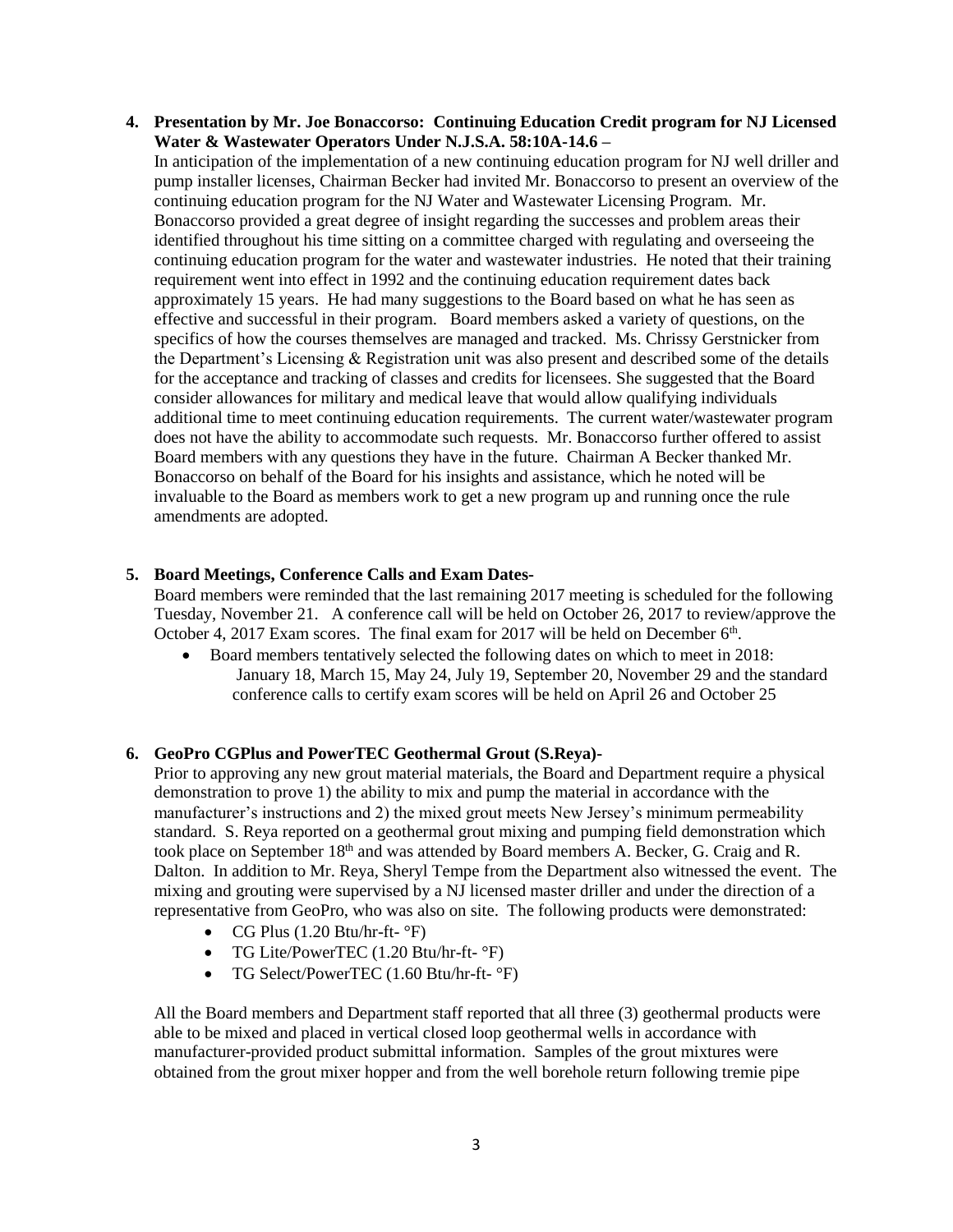discharge. These samples will be tested for permeability in accordance with ASTM D5084 and results will be provided to S. Reya who will forward to Board members for review.

**A motion was made by G. Craig to approve and recommend to the Department the use of these grout products provided the permeability data is found to be in compliance with the standards of the well rules (i.e. the measured values do not exceed the maximum permeability specified therein. The motion was seconded by G. Poppe and approved by all**.

It was noted that this motion allows the Department to approve the product independent of Board meeting schedules so the manufacturer does not have to wait for the final product review to occur at a regularly scheduled Board meeting. S. Reya will forward permeability test results to all members present at the grout demo when they are available.

#### **7. List of Lapsed Licenses-**

S. Reya provided Board members with a list of licensees whose driller/pump installer licenses that have not been renewed. He indicated that those license holders who did not renew their license by the June 30<sup>th</sup> deadline have since received a second invoice for the original license fee plus a \$50 late payment reinstatement fee to reinstate the license. Of concern is the number of returned invoices where the addresses are no longer valid. Members were encouraged to review the list and to remind those who have not renewed to contact the Department in case their mailing information is out of date. It was noted, however, that some listed licenses are intentionally not being renewed as some of the license holders have either retired or since obtained a "higher level" license and no longer need their original (lower) license.

## **8. Drought Status Update (J. Hoffman)-**

J. Hoffman, Board member and State Geologist, stated that recent rainfalls have improved hydrologic conditions within the state. On August 15, 2017, the Central Water Supply Region (including Hunterdon and Somerset counties) was removed from Drought Watch Status and is now listed as being in normal status. Currently the water supply status is posted as "normal" across the state. J. Hoffman indicated that both groundwater levels and stream flow levels have improved since the Board's last update in late May.

#### **9. Update on Well Rules (T. Pilawski)-**

T. Pilawski reported that the comment period on the proposed amendments to the well rules closed on August 18, 2017. Comments were delivered verbally at the public hearing held on August  $10<sup>th</sup>$ and in writing to the Department. Bureau staff member Mark Miller has been compiling all the comments and is drafting responses to these comments with input from other Bureau and Department staff. She noted that P. Bono, M. Schumacher and S. Reya are assisting him in the responses. The Department hopes to have the final version approved by the Commissioner and the Governor's office so that it can be published as final in the New Jersey Register. The goal is to have an effective date early in 2018.

## **10. Water Allocation & Well Permitting Enforcement and Field Work Activities –**

A summary of Well Permitting Program's enforcement and field activities over the past eight (8) weeks was presented by J. Altieri and B. Barrett.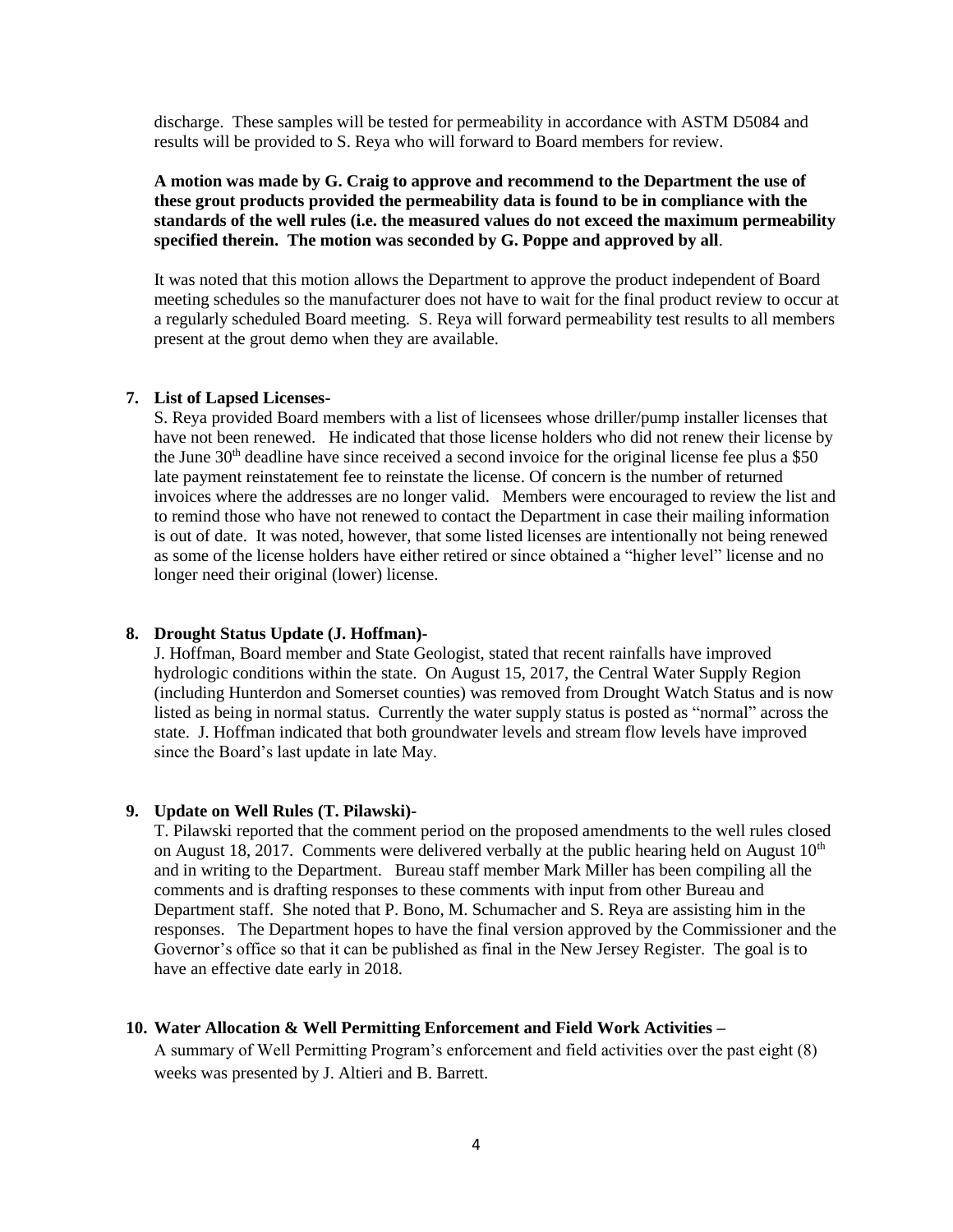A) **Field Inspections**- Well Permitting Section staff performed eight (8) field inspections during the past eight (8) weeks. Field staff witnessed the proper construction of 2 new domestic wells in Hunterdon County. Staff also assisted in site inspection and GPS locating of wells contained in Water Allocation permits, witnessed sonic drilling and attended grout demonstrations. Staff also field investigated and/or responded to four (4) different complaints of illegal well drilling activity and pump installing. One of these instances involves a property owner reporting the negative impact of a hydro-fracking event on their neighboring domestic well. It was discovered the work was done by a licensed pump installer, whose license does not authorize them to conduct such work and that this individual has been warned about this in the past. Several of these inspections resulted in Notices of Violations issued, and further enforcement action to be taken by the Department. B) **On-going issues of well drilling violations** – The Bureau is pursuing 2 separate drilling companies for constructing monitor wells prior to obtaining the permits. In one case, the driller filed permit applications for 2 wells that were drilled nearly 2 years earlier. The second drilling company had applied for permits a few days earlier, but these had been flagged for further Bureau internal review as they fell within a salt water zone. The wells were installed prior to the permits being issued. The Department will attempt to resolve the issues of non-compliance, by ordering the wells to be properly decommissioned. In both cases the drillers and company have agreed to remove the existing monitor wells and reinstall them in the existing boreholes. Bureau staff intend to witness the corrective work in the next few weeks.

C) **Additional partial settlement of well drilling violations** – In response to a violation fine for improper construction of geothermal wells, the driller and his company filed a request for an administrative hearing. The Department's policy is to encourage the disputing party to resolve the issue first through a mediated process referred to as the Alternate Dispute Resolution (ADR). Staff members from the Well Permitting Program and the Central Bureau for Water Compliance & Enforcement participated in a pre-ADR meeting on September 6, 2017 between the Department's Office of Dispute Resolution and the attorney representing the drilling company. A formal ADR meeting is scheduled for October 16, 2017 and involves settlement of the penalty portion of the enforcement action against the well driller and his company only.

## **11. Update on Geothermal Wellfield Pilot Program-**

T. Pilawski provided an update on the status of the pilot plan to retrofit and recommission a geothermal wellfield in which the wells were not permitted and improperly constructed. Department staff and their legal counsel are currently responding to the pilot plan proposal submitted by a consulting firm on behalf of the property owner. The pilot plan proposal seeks to establish an effective method(s) for recommissioning seven (7) closed loop wells prior to determining the feasibility of recommissioning these wells in such a way as to bring them into compliance with N.J.A.C. 7:7D. The lessons learned from implementing the pilot plan would then be applied when determining whether recommissioning vs. decommissioning the balance of the (unpermitted) wellfield is preferable Currently, the submitted plan proposal does not sufficiently address the Department's requirements and requirements with regard to recommissioning the existing closed loop geothermal wells in the ground.

#### **12. Program Updates-**

P. Bono announced that she will be retiring on February 1, 2018.

M. Schumacher is providing training to Department enforcement staff on well construction fundamentals and what to look for when onsite when inspecting a well driller installing a well or inspection of a finished constructed well. He is also educating staff on the importance of decommissioning abandoned wells and how to spot problematic wells when doing site inspections for other programs. To date he has provided training to two (2) of the three (3) enforcement regions